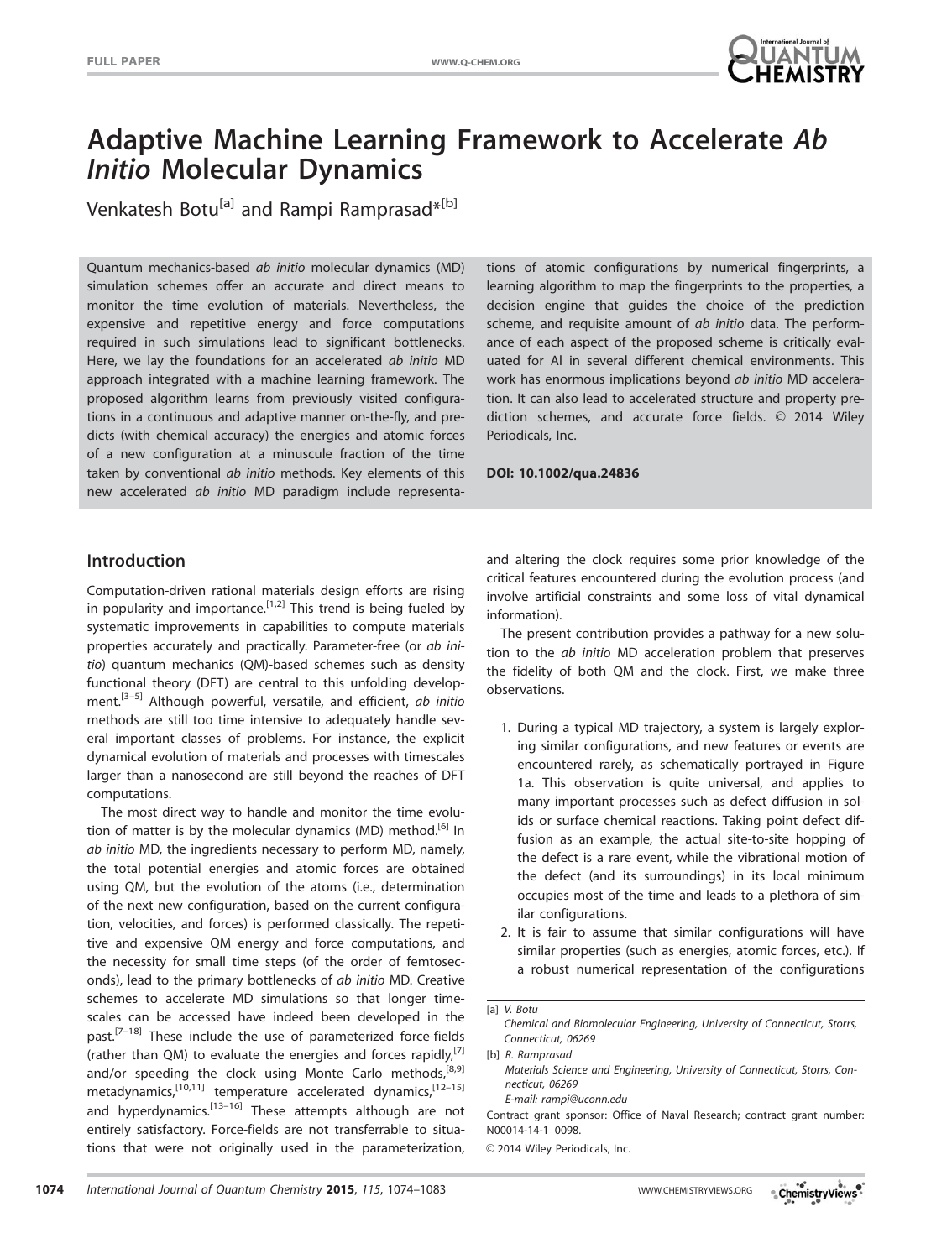



Figure 1. a) A typical MD energy trajectory, with the green and orange regions identifying the quantum mechanical (QM) and machine learning (ML) phases, respectively, of the adaptive learning framework. b) Expansion of the domain of applicability on-the-fly, if and when new configurations are visited. c) A flowchart of the adaptive learning framework. The green and orange arrows indicate the use of QM or ML models.

can be developed, a quantitative measure of (dis)similarity of configurations can be defined, which can then be mapped to (dis)similarities between properties via a learning algorithm. Within the context of accelerated MD, a machine learning (ML) procedure can be used to predict the energies and forces of similar configurations along the MD trajectory rapidly, provided QM training data pertaining to the initial part of the trajectory is available. This is also shown in Figure 1a.

3. When a completely new configuration or event is encountered, a decision has to be made to switch back from ML to QM. Most importantly, the new configurations and properties should be included in the learning framework on-the-fly as illustrated in Figure 1b, making the learning process adaptive, and continuously evolving with progressive improvement in predictive quality. If this can be accomplished, then, the next time a similar rare event is encountered, QM is unnecessary. This aspect is also captured in Figure 1a.

Thus, the basic premise of the proposed strategy is that the significant redundancies implicit in conventional ab initio MD schemes can be systematically eliminated. The flowchart shown in Figure 1c summarizes the proposed on-the-fly adaptive ML strategy to accelerate ab initio MD. This concept is reminiscent of the adaptive force-field scheme utilized earlier for simulations involving  $Si<sub>1</sub><sup>[19]</sup>$  although the present strategy is more general, flexible, and universal in terms of its applicability, learning capability, and representation of atomic interactions.

It is worth noting that ML strategies are making significant inroads into various aspects of materials science,<sup>[20]</sup> including accelerated and accurate predictions (using past historical data) of phase diagrams,<sup>[21,22]</sup> crystal structures,<sup>[23–26]</sup> and material properties,<sup>[27–29]</sup> mapping complex materials behavior to a set of process variables, $[30-32]$  data analysis of highthroughput experiments,<sup>[22,33,34]</sup> so forth. Of particular relevance to the present contribution are recent successful efforts that exploit ML methods (neural networks<sup>[35]</sup> and Gaussian approximation potentials<sup>[36]</sup>) to develop accurate force-fields (or interatomic potentials) that can allow for significant extension of the time- and length-scales of MD simulations. Nevertheless, the present contribution is one of the first attempts in which the implementation of an adaptive on-the-fly learning scheme to accelerate *ab initio* MD is discussed.

The proposed strategy, as captured in Figure 1c, involves a number of vital ingredients. These include: (1) a rigorous and generalizable scheme to represent atomic configurations by continuous numerical fingerprints that are invariant to translations, rotations, and permutations of like atom types (as such transformations lead to equivalent configurations); (2) a robust learning algorithm that can map the fingerprints to properties; (3) a decision engine that queries whether the properties of a new configuration are predictable using the current learning model; and (4) needless to say, ab initio (re)training data from the initial part of the MD trajectory and at points when the decision engine makes ab initio calculations mandatory.

A firm understanding of the requirements and the limits of the four ingredients listed above is necessary for the practical realization of a high-fidelity, accelerated MD simulation scheme. To directly address this, in this manuscript, we consider fcc Al, a model elemental metallic system in several chemically distinct environments, including (i) defect-free bulk Al, (ii) bulk Al containing a vacancy, (iii) clean (111) Al surface, and (iv) the (111) surface with an Al adatom. For each of the four cases above, robust numerical configurational fingerprints are created that allow for high-fidelity predictions of energies and forces at chemical accuracy via a similarity-based learning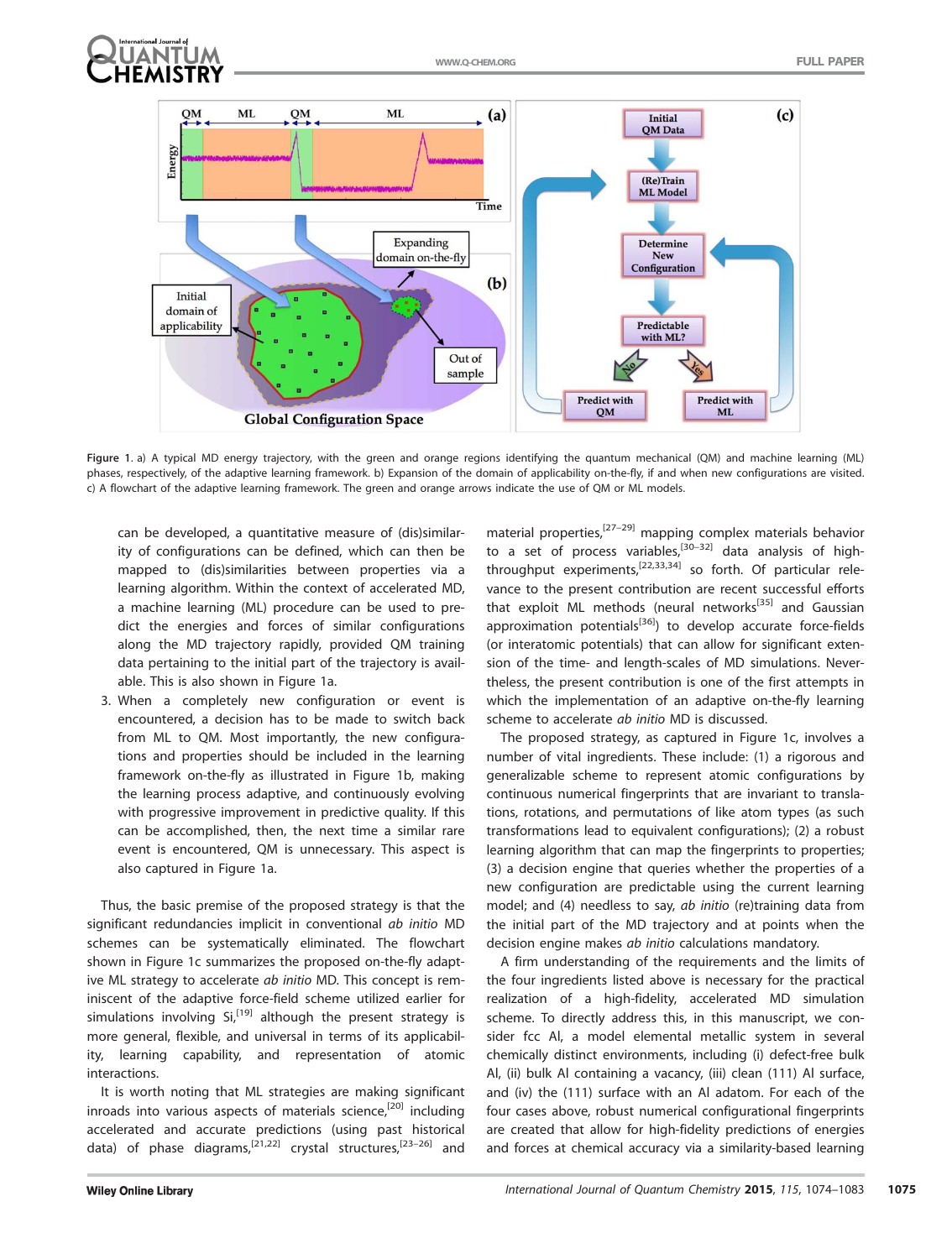



Figure 2. Panel A: A homonuclear diatomic molecule displaying three different bond lengths. Panel B: The corresponding Gaussian smoothened radial distribution function (RDF) for each of the bonding environments. Panel C: Transformation of the RDF using Gaussian functions on an eta-grid as indicated by the colored lines, into an atomic fingerprint. Panel D: The y-component of the direction resolved atomic fingerprint of an atom in the three bonding environments. The fingerprints generated are for the atom indicated by \* in Panel A.

algorithm. Also, a simple decision engine is presented that detects the occurrence of a new configuration not already in the initial training dataset, thus signaling when a fresh QM calculation is required. The combination of the individual working entities should lead us to the ultimate goal of an adaptive learning framework to significantly accelerate ab initio MD simulations on-the-fly.

# We first consider atomic fingerprints with the expectation that crystal fingerprints can be built from the constituent atomic fingerprints. A natural first choice for the atomic fingerprint of an elemental system could be the radial distribution function (RDF) defined as follows for a particular atom i

$$
R_i(r) = \sum_{j \neq i} \delta(r - r_{ij})
$$
 (1)

# Methods and Models

### Fingerprints: Numerical representations of atomic, molecular, and crystal environments

The first critical step in the proposed learning approach is to represent the chemistry and geometry of our system numerically (hopefully, uniquely), such that a mapping can be established between this numerical representation and the property of interest (namely, the energy or forces). Such a representation is referred to here as a fingerprint (also commonly referred to as the feature vector by the ML community). In what follows, we distinguish between atomic fingerprints and crystal (or molecular) fingerprints. The former captures the coordination environment of a particular atom, while the latter describes the entire ensemble of atoms that are contained within a repeating unit cell (or a molecule). The atomic fingerprint is necessary to predict atomic properties (e.g., forces), while the crystal fingerprint is appropriate to capture global properties (e.g., energy within quantum mechanical schemes, band gap, etc.).

The atomic or crystal fingerprint is required to satisfy certain requirements.<sup>[37,38]</sup> To adequately capture variations in energy and forces with geometry differences, the fingerprint has to be continuous with respect to slight changes in configuration. Moreover, transformations such as translations, rotations, and permutations of atoms of the same type that lead to equivalent systems should not alter the fingerprint.

where  $\delta(r)$  is the Dirac delta function and  $r_{ij}=|\mathbf{r}_i-\mathbf{r}_i|$ , with  $\mathbf{r}_i$ being the vectorial position of atom i. The sum runs over all the neighboring atoms within an arbitrarily large cutoff distance from atom i. Clearly, the RDF,  $R_i(r)$ , satisfies both the fingerprint requirements mentioned above, and has recently been used to establish structure-property mappings in materials.<sup>[39]</sup> The values of  $R_i$  in a radial grid can thus be viewed as a numerical fingerprint (or feature vector) describing the coordination environment. Moreover,  $R_i(r)$  also captures the geometry in a visually appealing manner. This is demonstrated in Figure 2. Panel A contains three homonuclear diatomic molecules (labeled a, b, and c) used here to illustrate our fingerprint choices, and Panel B shows the corresponding Gaussian smoothened RDFs. Clearly, the similarity between the bond distances of molecules a and b, and their dissimilarity with that of molecule c is reflected by the corresponding RDFs. Nevertheless, while these (dis)similarities are apparent to a human, it may not be so for a machine. Typical measures of (dis)similarity utilize the Euclidean norm of the difference between the fingerprint vectors or the dot product between the fingerprint vectors. Clearly, such measures will fail to capture the similarity between molecules a and b, and their dissimilarity with respect to molecule c (as the Euclidean norms of the difference between any pair of the three fingerprint vectors is the same constant value, and the dot products between any pair is zero).

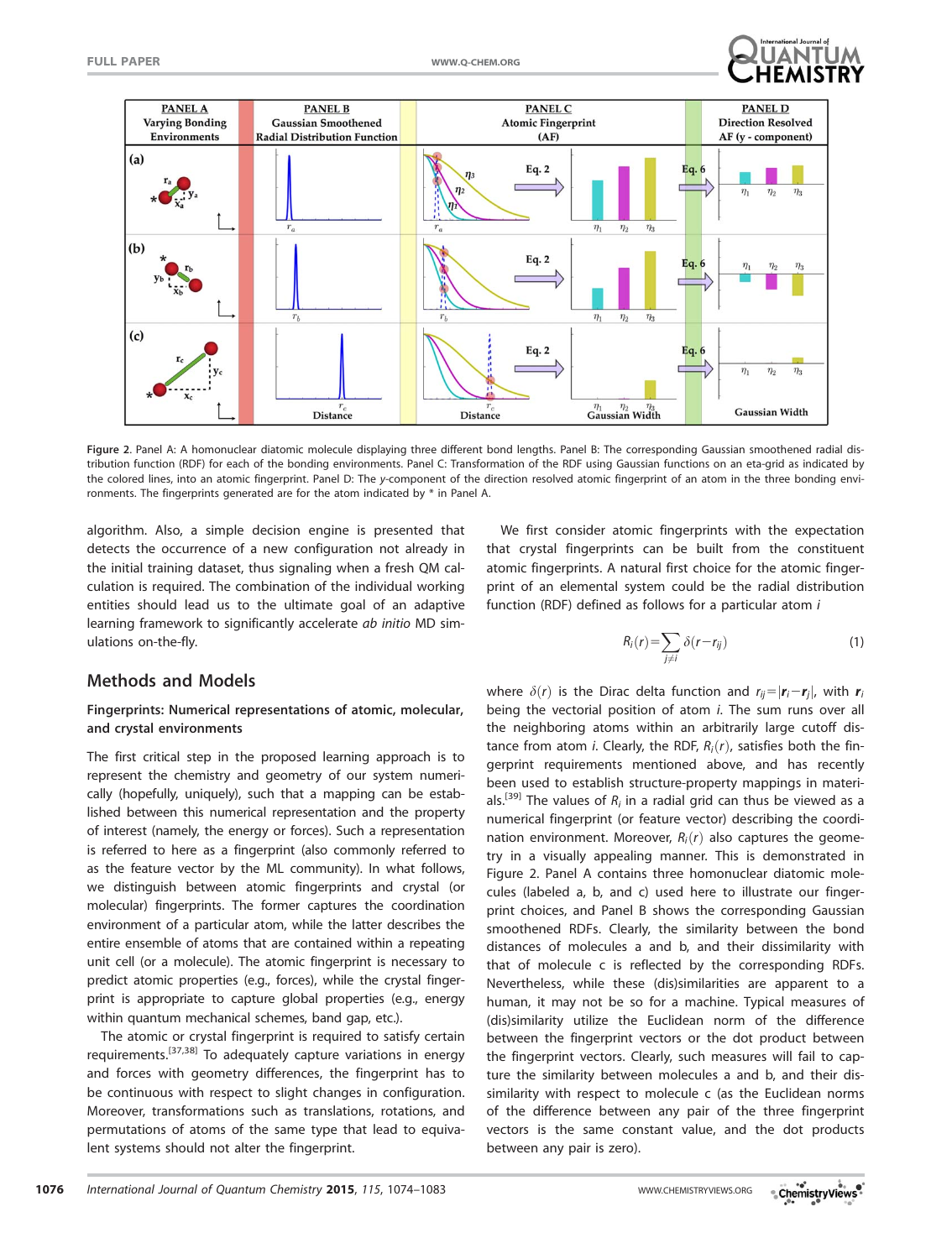

Extending the RDF in a particular way can circumvent the above problem. Rather than using the RDF itself, a transformed quantity defined as the integral of the product of  $R_i(r)$ and a Gaussian window function

$$
G_i(\eta) = \int R_i(r) e^{-\left(\frac{r}{\eta}\right)^2} dr = \sum_{j \neq i} e^{-\left(\frac{r_{ij}}{\eta}\right)^2}
$$
 (2)

can be used, where  $\eta$  is a parameter that describes the extent of the window function.  $G_i(\eta)$  is essentially a "cumulative" version of  $R_i(r)$ . This is visually demonstrated in Panel C of Figure 2, for three  $\eta$  values. Although  $R_i(r)$  is defined in a radial grid,  $G_i(\eta)$  is defined in a  $\eta$ -grid. To account for the diminishing importance of atoms far away from the reference atom i, we multiply the summand of  $G_i(\eta)$  by a cutoff function  $f(r_{ii})$  that smoothly vanishes for large  $r_{ii}$  values, resulting in our choice of the atomic fingerprint (AF) function,  $A_i(\eta)$ , given by

$$
A_i(\eta) = \sum_{j \neq i} e^{-\left(\frac{\eta_j}{\eta}\right)^2} f(r_{ij}). \tag{3}
$$

We note that  $A_i(\eta)$  is essentially the radial symmetry function proposed earlier by Behler et al.<sup>[40]</sup> Following that previous work we define  $f(r_{ii})$  as

$$
f(r_{ij}) = \begin{cases} 0.5 \left[ \cos \left( \frac{\pi r_{ij}}{R_c} \right) + 1 \right] & \text{if } r_{ij} \le R_c \\ 0 & \text{if } r_{ij} > R_c \end{cases}
$$
 (4)

where  $R_c$  is the cutoff radius, chosen here to be 8 Å. Interestingly, the  $\eta$ -grid does not have to be as fine as the radial grid. More importantly,  $A_i(\eta)$  does not have the issues that  $R_i(r)$ has, with respect to capturing the (dis)similarity between actual physical situations as defined by Euclidean norms. This can be ascertained by inspecting Panel C of Figure 2.

For the molecular or crystal fingerprint (i.e., the fingerprint of the entire molecule or unit cell,  $C(\eta)$ , also defined on a  $\eta$ -grid) to be used for mapping the total potential energy of a configuration, we use the average of the atomic fingerprint  $A_i(\eta)$  over the constituent atoms, as given by

$$
C(\eta) = \frac{1}{N} \sum_{i}^{N} A_i(\eta)
$$
 (5)

where N is the total number of atoms in the molecule or unit cell.

Finally, we consider the extension of the  $A_i(\eta)$  definition so that it becomes applicable to represent vectorial atomic quantities such as forces. This can be simply done by resolving each term in the summation of  $A_i(\eta)$  into its Cartesian components, leading to the direction-resolved atomic fingerprints,  $V_i$  $\mathbf{v}(\eta)$ = $\{V_i^x(\eta), V_i^y(\eta), V_i^z(\eta)\}$  as follows

$$
V_i^k(\eta) = \sum_{j \neq i} \frac{r_{ij}^k}{r_{ij}} e^{-\left(\frac{\eta}{\eta}\right)^2} f(r_{ij}), \ \ k \in \{x, y, z\}
$$
 (6)

where  $r_{ij}^k$  is the *k*-th component of  $(\bm{r}_i\!-\!\bm{r}_j)$ . Panel D of Figure 2 visually demonstrates the  $V^y_i(\eta)$  function for the homonuclear diatomic molecular systems of Panel A.

To extend the atomic fingerprint (be it  $A_i(\eta)$  or  $\mathbf{V}_i(\eta)$ ), to nonelemental systems, one could follow a similar approach as above, whereby the atomic fingerprint contains components, one for each atom type. For example, given a binary system with elements  $m$  and  $n$ , the possible atomic neighbor pair distribution types are: mm, mn, nm, and nn. Thus, by considering each interaction separately, we propose a new multielement atomic fingerprint generated by concatenating the independent atomic pair fingerprints, that is,  $A_i(\eta) = [A_i^{mm}, A_i^{mm}, A_i^{nm}, A_i^{nn}]$ . The crystal fingerprint may be generated by averaging over the individual  $A_i(\eta)$  within a given supercell. Similarly, the direction resolved atomic fingerprint could be generated by concatenation of the individual pair components.

#### Learning method: Kernel ridge regression

The second critical step is the choice of the learning method. In this work, we have chosen the kernel ridge regression (KRR) technique, which has been used successfully in the recent past within the materials and chemical sciences.<sup>[27,28,34]</sup> KRR transforms the input fingerprint into a higher dimensional space whereby a linear relation between the transformed fingerprint and the property of interest can be established. $[41-43]$  To be precise, the mapping process between the fingerprint and property involves the "distances" between fingerprints rather than the fingerprints themselves. KRR may thus be viewed as a similarity-based learning method, that is, similar fingerprints will lead to similar properties.

Within KRR, the property of a system  $u$  is given by a sum of weighted Gaussians,

$$
P_u = \sum_{v} \alpha_v e^{-\frac{1}{2} \left(\frac{|d_{uv}|}{\sigma}\right)^2}
$$
 (7)

where v runs over all the cases in the training dataset.  $d_{uv}$  is the Euclidean distance between the fingerprint vectors of systems u and v. The coefficients  $\alpha_{\nu}$ s and the parameter  $\sigma$  are determined during the training phase, whence an objective function that includes a regularization term is minimized.<sup>[27,28]</sup> The  $\sigma$  and regularization parameters are determined by k-fold cross-validation (in this work  $k = 5$ ) on the training dataset. In this method, the training dataset is split into k bins. Each bin acts as a new test dataset, whilst the remaining  $k-1$  bins are combined into a new training dataset. The process is repeated for every bin in the  $k$  bins, and for every  $\sigma$  and regularization parameters on a preselected logarithmically scaled fine grid. The optimal parameters (i.e., ones that lead to the lowest k-fold cross validation error) are then used in the final model development stage to determine the  $\alpha_{v}$  values for the entire training dataset. In this work, model error is measured by the mean absolute error (MAE). At this point, the machinery is in place to predict the property value using Eq. (7).

#### Decision engine: Fingerprint range

The third critical step is the decision engine that guides prediction machinery choice (either QM or ML) for energy and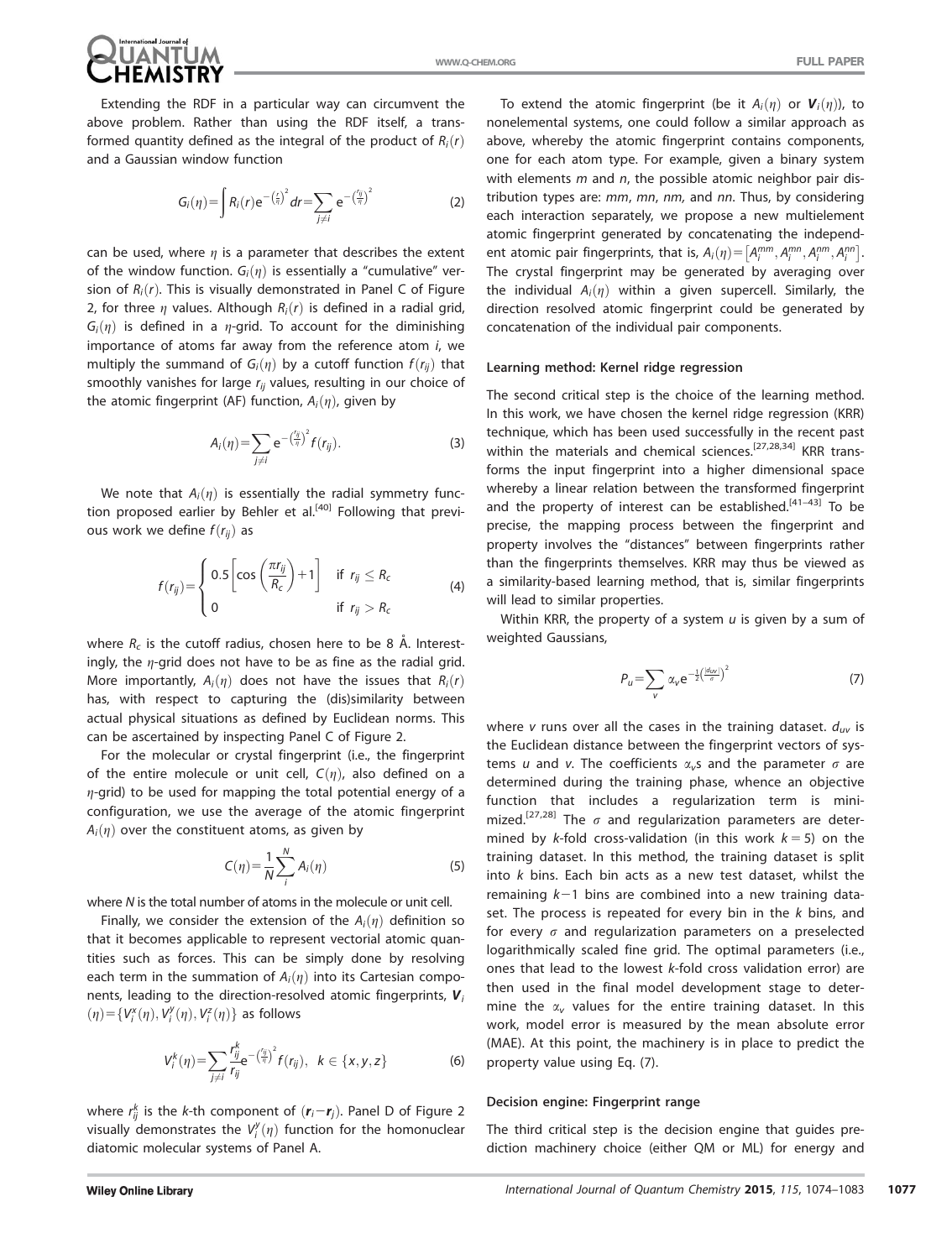force evaluations. If a simulation spends a majority of the time using the ab initio engine, it nullifies any speedup. This raises an important question, namely, how do we judge whether the property of a new configuration can be predicted with the ML approach? One way to classify a new structure is to compare its fingerprint with those in the training dataset (once sufficient initial training data has been accumulated). If every component of a new fingerprint lies within the range of components of fingerprints already in the training dataset, then we decide that we are in the predictable domain. If not, a fresh QM calculation is mandatory. The new results should then be included in the training set and retraining must be performed to improve the predictive capability. Certainly, a more complex decision engine can be developed by taking inspiration from the field of domain applicability as used within drug prediction,  $[44-46]$  but this is not attempted here.

#### Data generation: Quantum Mechanics

Data for the four cases (i) defect-free bulk Al, (ii) bulk Al containing a vacancy, (iii) a clean (111) Al surface, and (iv) the (111) surface with an Al adatom was generated from ab initio (DFT) MD runs in a microcanonical ensemble using a timestep of 0.5 fs, with the Vienna ab initio Simulation Package.<sup>[47,48]</sup> The bulk cases (i and ii) consisted of a 32 (or 31 with the vacancy) atom model. The surface cases (iii and iv) consisted of a 16 (or 17 with adatom) atom surface model. The generalized gradient approximation functional parameterized by Perdew, Burke, and Ernzerhof to treat the electronic exchangecorrelation interaction, the projector augmented wave potentials, and plane-wave basis functions up to a kinetic energy cutoff of 520 eV were used.<sup>[47-50]</sup> A  $\Gamma$ -centered k-point mesh of 7  $\times$  7  $\times$  7 and 7  $\times$  7  $\times$  1 were used for the bulk and surface calculations, respectively.

#### Training and test datasets

As a reminder, we note that two types of fingerprints are used in this work:  $C(\eta)$  to map to total potential energies and  $\mathbf{V}_i(\eta)$ to map to atomic forces. Using ab initio MD, a total of 2000 configurations was generated for each of the four material systems considered. For the energy prediction assessment, various amounts of training data was randomly selected from the above sampled configurations, while the remaining was considered as the test dataset, used to gauge model performance. Similarly for the force prediction assessment, various amounts of training data was randomly selected from all the atomic environments sampled (i.e., 64,000 for case i and ii, and 32,000 for case iii and iv), with the remaining considered as the test dataset.

#### Desired Parameter Choices

The specific choice of model parameters is critical to performance.<sup>[51]</sup> To establish fidelity in predictions, we extensively tested two key quantities: (1) the length of the fingerprint vector (i.e., number of points in the  $\eta$  grid), and (2) the training dataset size.



Figure 3. Energy a) and force b) error versus length of fingerprint size for (i) defect-free bulk Al, (ii) bulk Al containing a vacancy, (iii) a clean (111) Al surface, and (iv) the (111) surface with an Al adatom.

#### Fingerprint vector size

A natural question that arises is, how dense should the  $\eta$ -grid defined in Eqs. (3) and (6) be, to adequately describe the varying atomic and crystal environments encountered. To critically address this question, we systematically increased the number of  $\eta$  values from 1 to 12 (thus increasing fingerprint complexity). Starting with small  $\eta$  values, as this captures the dominant nearest neighbor shell contributions, we added more components to the fingerprint based on a logarithmic  $\eta$  grid between  $10^{-1}$  and  $10^{2}$  Å. For each case, we used a training dataset size of 100 and 500 for the energy and force models, respectively (these sizes are shown in the next subsection to be sufficient to ensure convergence of the predictions). The model error as shown in Figure 3, decreases with increasing fingerprint complexity for all four cases, suggesting that convergence has been achieved.

Interestingly, with the energy model the fingerprint complexity is also dependent on the type of structure being studied. As seen in Figure 3a, to achieve chemical accuracy in

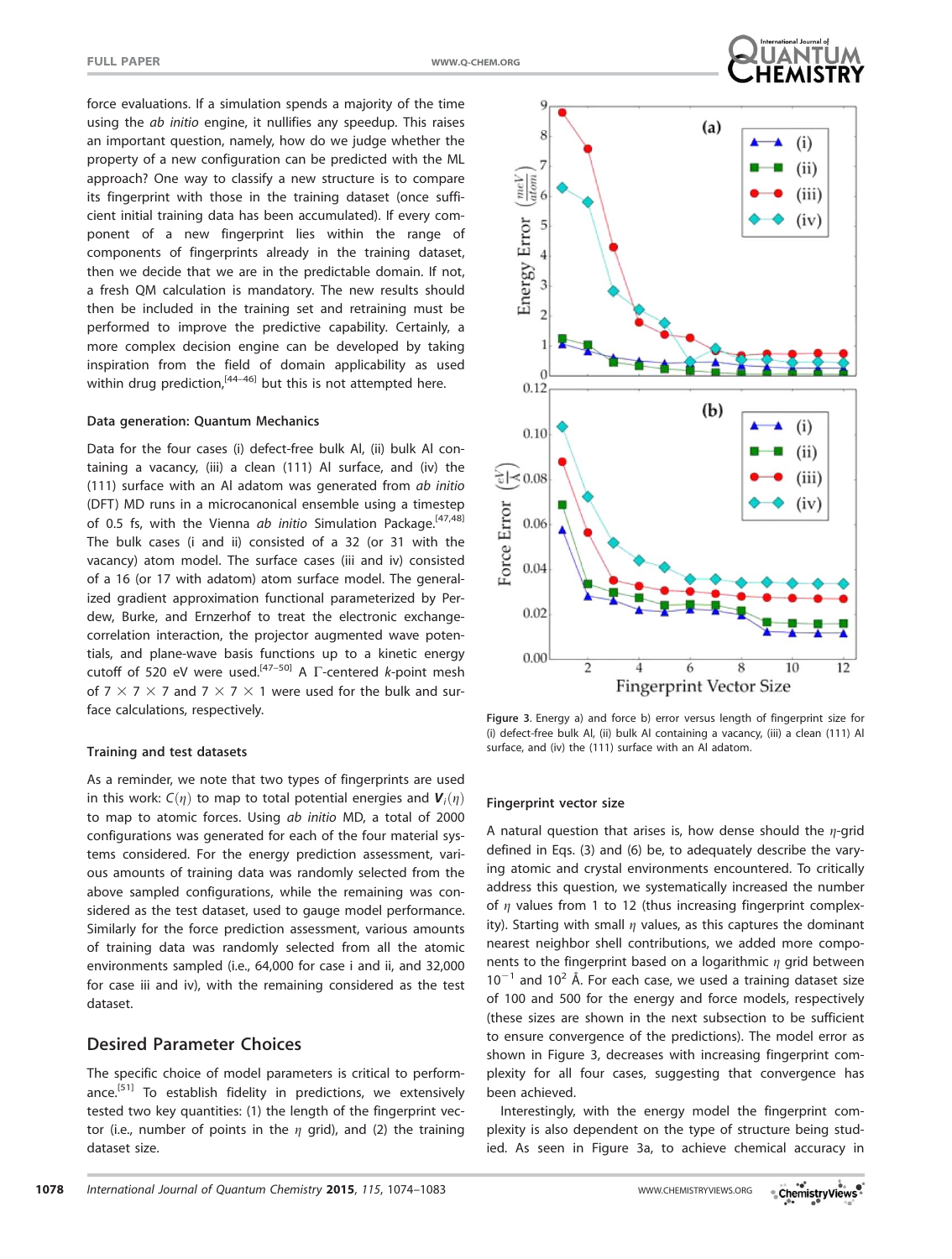

energy (MAE  $<$  1  $\frac{\text{meV}}{\text{atom}}$ ), the bulk cases (i and ii) required a 3component fingerprint, whereas the surface cases (iii and iv) required an 8-component fingerprint. The above observation is not entirely surprising. A surface model, unlike the bulk, is nonperiodic along the surface normal whereby atoms of varying coordination exist, depending on the atom position (surface or below). The learning algorithm maps the energy to a crystal fingerprint (which is averaged across all atoms), and hence the resolution of each individual atom is smeared out. Only on increasing fingerprint complexity can we achieve an accurate model. Such a concern does not exist for the force model, since a one-to-one mapping between the atomic environment and the force is undertaken. It is for this reason that the force error, as seen in Figure 3b, for all four cases starts high (MAE  $>$  0.05  $\frac{eV}{\dot{h}}$ ) and decreases systematically, with error A levels converging well below numerical DFT noise.

#### Training dataset size

Another factor affecting the performance of the learning algorithm is the size and choice of the training data used. With KRR, increasing the training dataset size generally improves model performance, so long as accurate data and crossvalidation methods are used during model training. The size of the dataset, n, has to be carefully chosen as computational overhead scales as  $\mathcal{O}(n^3)$ .<sup>[52]</sup> To determine the optimal training size that balances computational expense with accuracy, model error versus training dataset size was studied as shown in Figure 4, using an 8-component crystal and directionresolved atomic fingerprint. Clearly, a systematic decrease in error with increased training once again signifies convergence.

Models with small training dataset sizes (<25 for energy and <50 for force) leads to poor learning, resulting in high errors. For the energy model, bulk cases (i and ii) require 25 configurations or more, while the surface cases (iii and iv) require 50 configurations or more to achieve error convergence. Conversely for the force model, the bulk cases converge to the desired accuracy with <50 training configurations, while the surface cases require >200 configurations. Similar to the observations with fingerprint complexity, as the configurational expanse increases from the bulk to surface owing to the nonperiodicity, the training size required increases accordingly.

# Prediction of Energy and Forces

Based on the convergence studies of model parameters in Desired Parameter Choices section, we chose eight components for both the crystal fingerprint  $[C(\eta)]$  and directionresolved atomic fingerprint  $[V_i(\eta)]$ . Second, 100 training configurations for energy and 100 [for (i) and (ii)] or 750 [for (iii) and (iv)] training configurations for the force model, were randomly selected. Using the above parameters as input to the learning algorithm, we predict energy and forces for the four test cases of elemental Al, as shown in Figure 5. Each prediction takes roughly a millisecond (for comparison, the 32 atom bulk Al case with DFT takes  $\approx$  45 min on a 16 core machine, a



Figure 4. Energy a) and force b) error versus training size for (i) defect-free bulk Al, (ii) bulk Al containing a vacancy, (iii) a clean (111) Al surface, and (iv) the (111) surface with an Al adatom.

speed up on the order of  $10^6$ ). Our ML predictions agree well with the QM data, with the observed errors  $\zeta$  atom and  $<$  0.05  $\frac{eV}{A}$ ) reported in Table 1. This suggests well learned models in all the cases. Errors of this magnitude are comparable to errors arising within the approximations made within DFT itself. It is accuracy at this level that allows us to bypass expensive QM methods and rely on the proposed learning approach for quick energy and force predictions. However, to build a self evolving learning method (as we propose in Fig. 1c),

| Table 1. Mean absolute error in energy and force predictions of the four<br>cases.                                 |                                                      |                                                      |
|--------------------------------------------------------------------------------------------------------------------|------------------------------------------------------|------------------------------------------------------|
| Case                                                                                                               | Energy $\frac{\text{meV}}{\text{atom}}$              | Force $(\frac{eV}{e})$                               |
| (i) Defect-free bulk Al<br>(ii) Bulk Al w. vacancy<br>(iii) Clean (111) Al surface<br>(iv) (111) Surface w. adatom | 0.04(0.03)<br>0.06(0.02)<br>0.16(0.08)<br>0.22(0.07) | 0.02(0.02)<br>0.02(0.02)<br>0.03(0.02)<br>0.03(0.03) |
| Test error in bold and training error in brackets.                                                                 |                                                      |                                                      |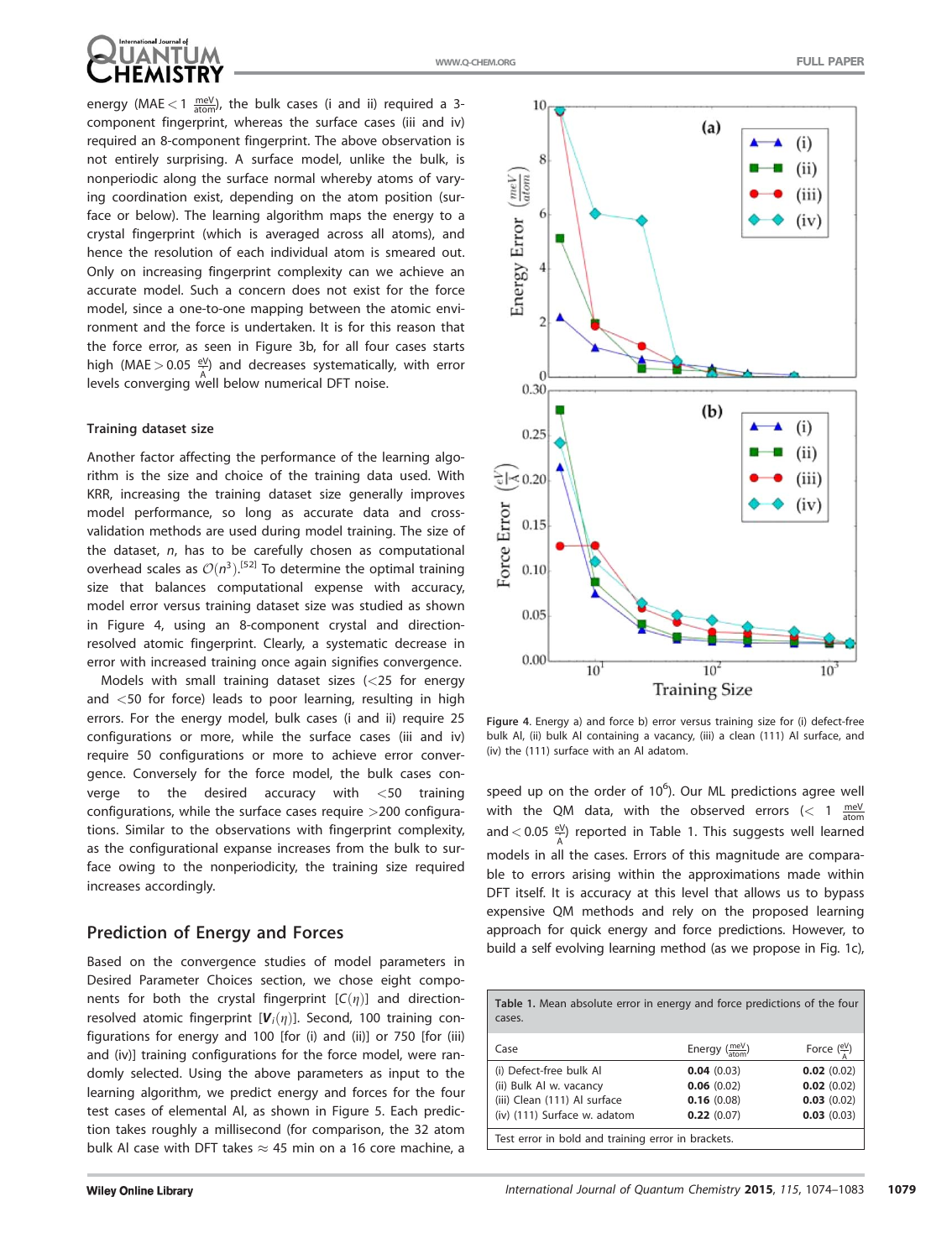



Figure 5. Parity plot for (i) defect-free bulk Al, (ii) bulk Al containing a vacancy, (iii) a clean (111) Al surface, and (iv) the (111) surface with an Al adatom, with energy a) and force b) predictions in the top and bottom rows, respectively. An eight component fingerprint, with 100 training configurations for the energy models and 100 [for (i) and (ii)] and 750 [for (iii) and (iv)] training configurations for the force models were used.

that adapts during the course of a simulation requires a scheme able to recognize situations that are outside the original training domain.

# Decisions on Predictability

ML methods are, in general, interpolative and are unable to handle situations outside the training domain. To demonstrate such a situation within the context of this work, a series of configurations that mimic the migration trajectory of a vacancy in bulk Al were generated as shown in Figure 6. The energy and forces for each configuration along the migration trajectory were predicted using QM and our ML model. Given the short time span explored while generating the training data (case ii), no such migration event was actually observed. Thus, configurations close the transitions state (TS) should be inaccurately predicted by ML.

Figure 7a plots the true (QM) and predicted (ML) energy of each configuration along the migration trajectory, with the TS at the apex. Clearly, the starting and ending configurations are predicted well (as they resemble those in the training dataset). However, the error increases significantly as we move toward the TS, as these configurations were never sampled during training. On adding just the TS configuration to the training database and retraining, the error along the entire trajectory drops within acceptable accuracy (Fig. 7b). Adding more configurations along the migration pathway to the training dataset and retraining further refines the energy predictions even more (Fig. 7c). The configurations added for retraining are indicated by  $\star$  in Figures 7b and 7c. Interestingly, as can be seen in Figure 8a, the atomic forces of all configurations along the trajectory are accurately predicted with error  $<$  0.05  $\frac{eV}{A}$ , without any retraining.

To illustrate how one can detect whether the properties of a structure are predictable or not, we used the method discussed in Decision Engine: Fingerprint range section. A plot of the relative location of each crystal fingerprint component compared with the training dataset bounds (maximum and minimum value given by the red and blue dotted lines is shown in Fig. 7d). In the retrained models (only including the TS configuration, Fig. 7e, and including the TS with other configurations, Fig. 7f) the crystal fingerprint components approach the training dataset bounds, and the error drops as a result. With the forces however, all the atomic



Figure 6. Vacancy migration within bulk Al. The structures shown correspond to steps 1, 5, 10, 15, and 20 along the 20-step trajectory.

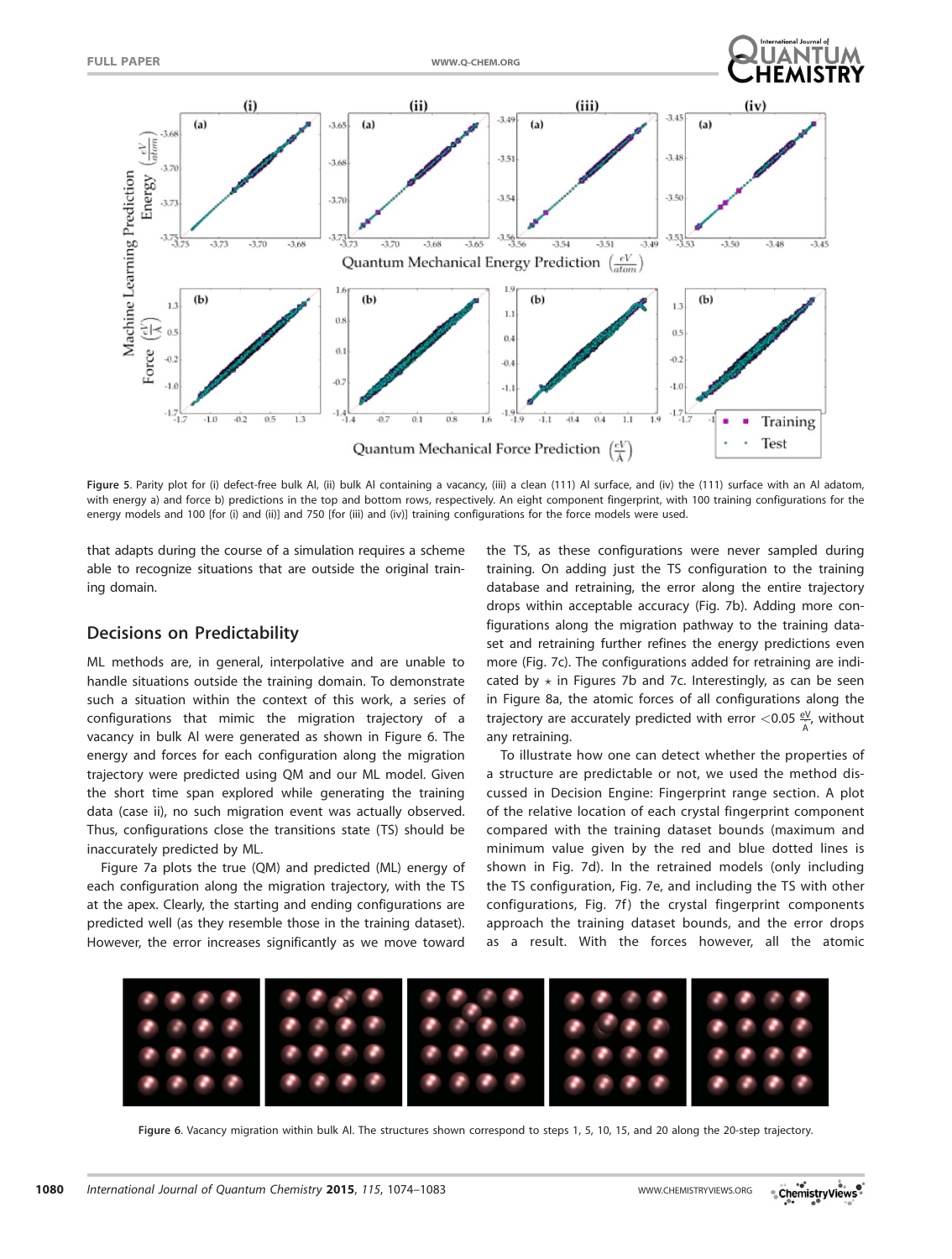

Figure 7. QM and ML energy, a)–c), and the range of crystal fingerprint components with respect to the training dataset, d)–f), of each image along the vacancy migration trajectory. a) and d) with no retraining, b) and e) with the TS added to training and c) and f) with TS and image 1 and 5 added to the training.  $\star$  indicates the configurations added during retraining.

fingerprint components in the migration trajectory fall within training dataset bounds even before training, as shown in Figure 8b. Therefore, the predicted force errors are negligible as seen in the parity plot of Figure 8a. The proposed decision engine is a rudimentary but an effective approach to recognize structures which may fall outside the original training domain.

# Implications of this Work

Thus far, we have demonstrated that energies and atomic forces may be predicted with chemical accuracy using a ML algorithm trained on QM data. Critical to this capability is the representation of atomic configurations and environments using continuous numerical fingerprints. Here, we have presented a class of simple, intuitive, efficient, and elegant fingerprints that can capture scalar (e.g., energy) and vector (e.g., force) quantities. We also presented a scheme that can recognize new cases not already in the training domain, which can subsequently be included in the training process thus making the prediction scheme adaptive and the predictive power monotonically increasing in quality.

All the ingredients required to eliminate (expensive) redundancies that plague ab initio MD simulations and hence accelerate them significantly are thus in place. The scheme proposed here, shown in Figure 1c, closely integrates with an existing DFT code; this will allow the learning scheme to become adaptive on-the-fly, and significantly mitigate the time-scale challenge that ab initio MD schemes currently face (although care must be taken to insure that the scheme preserves ergodicity and that ensemble averages are properly represented). As several such simulations are performed for a particular system, the accumulated information (i.e., fingerprints, forces and energies), if diverse, can lead to the creation of a force-field, using which subsequent simulations can be performed without the need for an explicit DFT engine (this is in the spirit of recent ML-based force-field development efforts<sup>[35,37]</sup>). Indeed, this is particularly true with the forces and the force fingerprints,  $V_i(\eta)$ , which are purely functions of the atomic environment, unlike the total potential energy and the crystal fingerprint, which are functions of the supercell as a whole. Thus, a scheme purely based on the forces (which is conceivable as energies can be obtained from the forces through integration) does not have to be linked to a particular supercell. Such a development can mitigate the length-scale challenge faced by ab initio MD.

The present work may also impact non-MD simulations. For instance, structure prediction schemes require either total potential energies or total potential energies and forces.[26,53,54] A scheme analogous to the flowchart of Figure 1c can be conceived for an adaptive on-the-fly ML scheme to accelerate structure prediction calculations (or even standalone schemes once sufficient history is accumulated, as discussed above). Going further, the same paradigm can be applied to map the fingerprints to other local and global properties of interest, such as effective charges, dipoles, polarization, band gap, dielectric constant, so forth. Finally, we note that, although the QM training data discussed here came from one flavor of DFT calculations, the present scheme is applicable to any class of data, including beyond-DFT and other more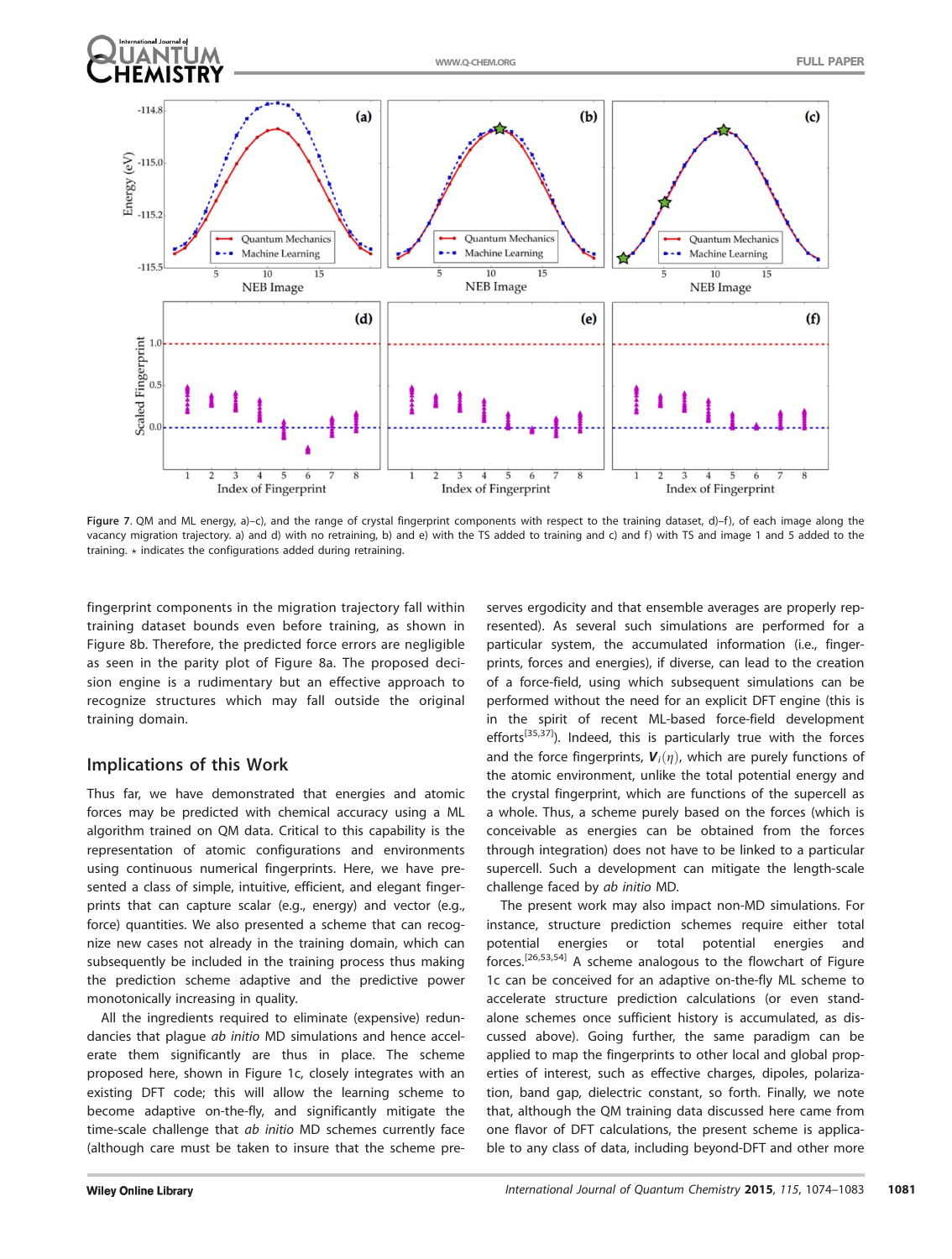



Figure 8. a) Parity plot showing accurate force prediction without any retraining, and b) Direction resolved atomic fingerprint range compared to the training dataset of the force model.

sophisticated QM methods, thus improving of the predictive power further at no extra cost (other than that incurred at the training phase). The implications of the present development are expected to be far reaching.

# Summary

A detailed understanding of the dynamical evolution of materials and processes involves timescales that are beyond the reaches of present day quantum mechanical or ab initio MD methods. The primary causes of the bottlenecks in such approaches are the expensive and repetitive energy and force computations required, and the small timesteps involved. Acceleration schemes proffered thus far either do not preserve the fidelity of the time evolution, or have very limited domains of applicability.

In this contribution, we presented a scheme that can enormously accelerate MD simulations while still preserving the fidelity of the time-evolution, and allow us to span timescales previously inaccessible at the ab initio level of accuracy. The basic premise of this work is that similar configurations are constantly visited during the course of an MD simulation, and that the redundancies implicit in conventional ab initio MD schemes can be systematically eliminated. The foundations for such an accelerated *ab initio* MD scheme is laid out here. A ML scheme is proposed which learns from previously visited configurations in a continuous and adaptive manner on-the-fly, and predicts the energies and forces of a new configuration at a minuscule fraction of the time taken by conventional ab initio methods. Key elements of this new accelerated ab initio MD paradigm include representations of atomic configurations by numerical fingerprints, the learning algorithm, a decision engine that guides the choice of the prediction scheme, and, of course, the requisite amount of *ab initio* (re)training data.

The performance of each aspect of the proposed ab initio MD acceleration scheme is critically evaluated for Al, a model elemental system, in several different chemical environments, including defect-free bulk, bulk with a vacancy, clean (111) surface, and the (111) surface with an adatom. The robust configurational fingerprints utilized, and the learning algorithm adopted lead to energy and force predictions at chemical accuracy, provided sufficient fingerprint components and ab initio training data are used. The simple and intuitive decision engine that guides whether ML or QM needs to be used to predict the energies and forces of a new configuration is also shown to be robust. When QM is mandated, the new results are to be used in a ML retraining step; this makes the scheme adaptive on-thefly. With the above critical pieces in place, we have a complete prescription for a new accelerated ab initio MD paradigm.

The ideas contained within this manuscript, although demonstrated for just an elemental metallic system, is readily extendable and applicable to nonmetallic as well as nonelemental systems. Even though the focus of the present work is to accelerate ab initio MD simulations, the same adaptive strategy can be applied for the learning and prediction of other properties as well.

## Acknowledgments

The authors would like to acknowledge useful discussions with Kenny Lipkowitz and Avinash M. Dongare, and a critical reading of the manuscript by Ghanshyam Pilania, Tran D. Huan, and Arun Mannodi-Kanakkithodi. Partial computational support through a Extreme Science and Engineering Discovery Environment (XSEDE) allocation is also gratefully acknowledged.

Keywords: ab initio molecular dynamics  $\cdot$  accelerate  $\cdot$  machine learning  $\cdot$  fingerprint  $\cdot$  adaptive

How to cite this article: V. Botu, R. Ramprasad. Int. J. Quantum Chem. 2015, 115, 1075–18083. DOI: [10.1002/qua.24836](info:doi/10.1002/qua.24836)

- [1] G. Ceder, K. Persson, Sci. Am. 2013, 309, 36.
- [2] V. Sharma, C. Wang, R. G. Lorenzini, R. Ma, Q. Zhu, D. W. Sinkovits, G. Pilania, A. R. Oganov, S. Kumar, G. A. Sotzing, S. A. Boggs, R. Ramprasad, Nat. Commun. 2014, 5, 4845.
- [3] J. Neugebauer, T. Hickel, Wiley Interdiscip. Rev. Comput. Mol. Sci. 2013, 3, 438.